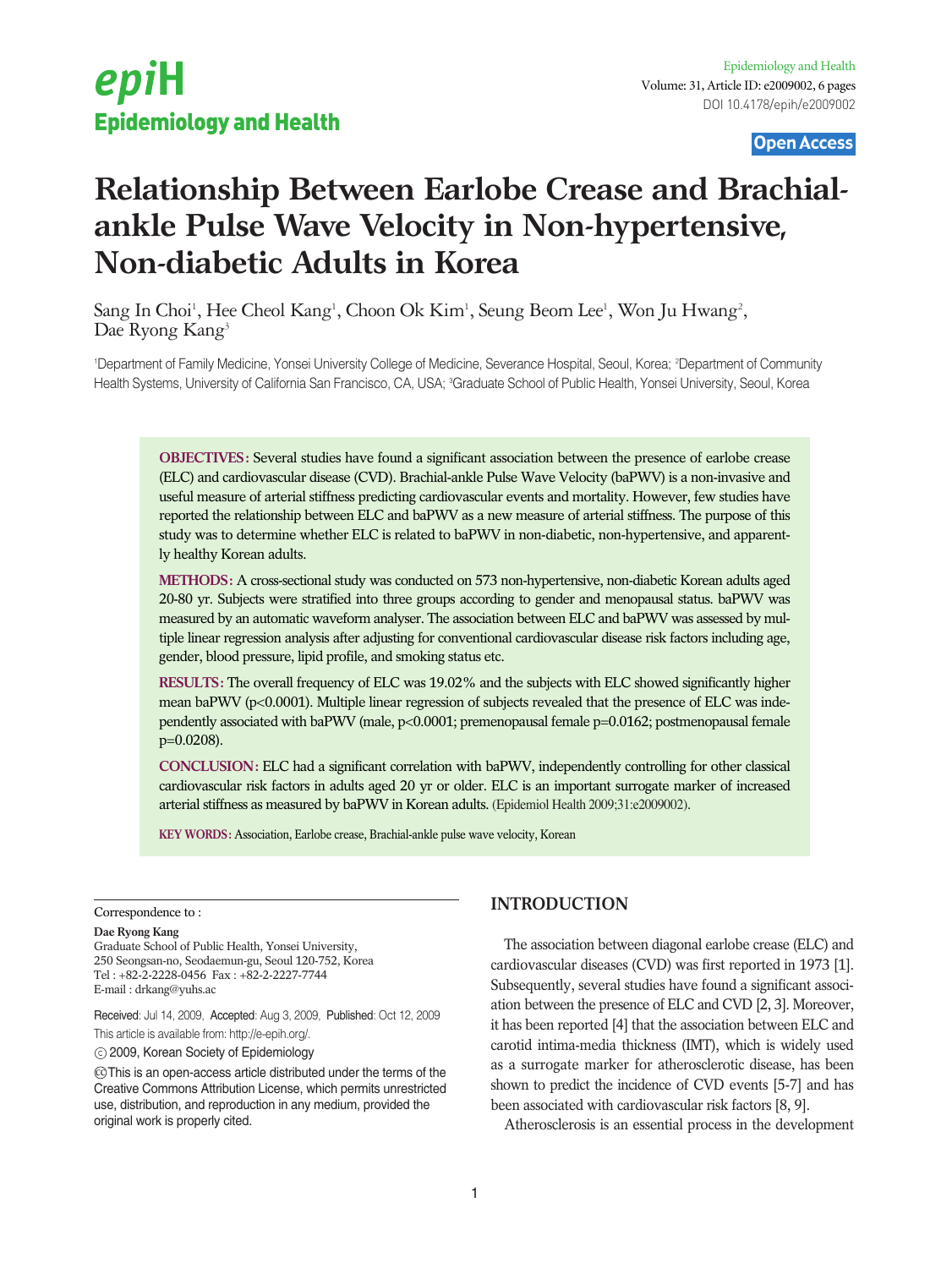of major cardiovascular and cerebrovascular events. Characteristic changes of atherosclerosis include stiffness, thickness, and inflammation of arterial walls [10, 11]. Therefore, early detection of functional, structural, and biochemical arterial wall changes may identify patients at high risk of clinical complications from atherosclerosis. Pulse wave velocity (PWV) is the most widely used measure of arterial stiffness in a wide variety of clinical fields [12]. Recently, approaches to measuring arterial stiffness including that of the aorta, which passes over the lower limb arteries, have been of interest [13]. Brachialankle PWV (baPWV) is a non-invasive and useful measure of arterial stiffness [14, 15] whose physiological characteristics are closer to those of carotid-femoral PWV than of femoralankle PWV [16]. The reproducibility of this measure has been validated [14, 15]. Recent data has demonstrated that higher baPWV is associated with more advanced atherosclerotic changes of the arterial wall in clinical patients [16, 17] and subclinical individuals [18, 19]. However, no previous study has investigated the relationship between the presence of ELC and baPWV. In this cross-sectional study, we examined the association between ELC and baPWV in Korean adults in a health examination programme.

# **MATERIALS AND METHODS**

#### Study subjects

The present study was designed as a cross-sectional study. A total of 852 adults aged 20-80 yr who had a regular physical health examination (including a baPWV measurement) at the Health Promotion Center of Severance Hospital in Seoul from November 2007 to March 2008 were invited to participate. Of the total subjects recruited for the study, 279 were excluded from the analysis; for 32 the diagnosis of ELC was not clear, 16 had self-reported CVD, 149 had hypertension, 28 had diabetes mellitus (DM), 31 did not precisely recall the date of their last menstrual period or did not answer the questionnaire, and 23 had an ankle/brachial pressure index of less than 0.9. In total, 573 subjects were enrolled in the present study. CVD was defined by: 1) self-reported myocardial infarction, angina, or use of nitroglycerin; 2) self-reported history of coronary angioplasty or coronary artery bypass surgery; 3) self-reported stroke, transient ischemic attack, or carotid endarterectomy. Hypertension was defined as systolic blood pressure (SBP)  $\geq$  140 mmHg and/or diastolic blood pressure (DBP)  $\geq$  90 mmHg or using antihypertensive drugs. DM was defined as fasting blood sugar  $\geq$  126 mg/dL and/or use of pharmacological treatment. Hypertensive or diabetic subjects were strictly excluded. The menopausal status of the women involved in this study was confirmed by interview. Women

who had not menstruated in 12 months were considered to be menopausal.

The presence of ELC was assigned to subjects with a crease stretching obliquely from the outer ear canal towards the border of the earlobe without discontinuity. Unilateral or bilateral earlobes were all considered to indicate the presence of ELC. Those who have an earring or piercing or revealing incomplete ELC patterns, in which a diagnosis of the ELC might be confused, were not included from the analysis. The study was approved by the Institutional Review Board at Severance Hospital, Yonsei University College of Medicine in Seoul, Korea. Informed consent was received from the subjects.

## Assessment of anthropometric and cardiometabolic factors

While they were wearing light clothes and no shoes, the height and weight of subjects were measured in units of  $0.1$ cm and 0.1 kg, respectively. Body mass index (BMI) was calculated by dividing weight (kg) by the square of height (m), according to the guidelines recommended by National Institutes of Health. Waist circumference (WC) was measured by the same tester in units of 0.1 cm on the horizontal plane to the surface directly above the iliac crest in the upright position. A sample of fasting venous blood was taken for the measurement of glucose, total cholesterol, high-density lipoprotein (HDL) cholesterol and low-density lipoprotein (LDL) cholesterol, and triglyceride. Serum biochemical parameters were measured after at least 10 hr of fasting. The results from the blood samples were analysed using a Hitachi-7600 (Hitachi High-Technologies Co., Tokyo, Japan).

#### Measurement of baPWV

In brief, baPWV was measured using an automatic waveform analyser model BP-203RPE (Colin Co., Komaki, Japan) which was described in detail elsewhere [20]. This instrument simultaneously records blood pressure, phonocardiogram, electrocardiogram, and arterial blood pressure at both the left and right brachial arteries as well as ankles. Subjects were examined in the supine position after 10 min of bed rest. Electrocardiogram electrodes were placed on both wrists and a microphone for the phonogram was placed on the left edge of the sternum. Pneumonic cuffs were wrapped around both the upper arms and ankles and connected to a plethysmographic sensor to determine the volume pulse waveform. Waveforms for the upper arm (brachial artery) and ankle (tibial artery) were stored as 10 sec sample times with automatic gain analysis and quality adjustment. An oscillometric pressure sensor was attached to the cuffs to measure blood pressure at the four extremities. baPWV was recorded using a semiconductor pressure sensor (1,200 Hz sample acquisition frequency) and cal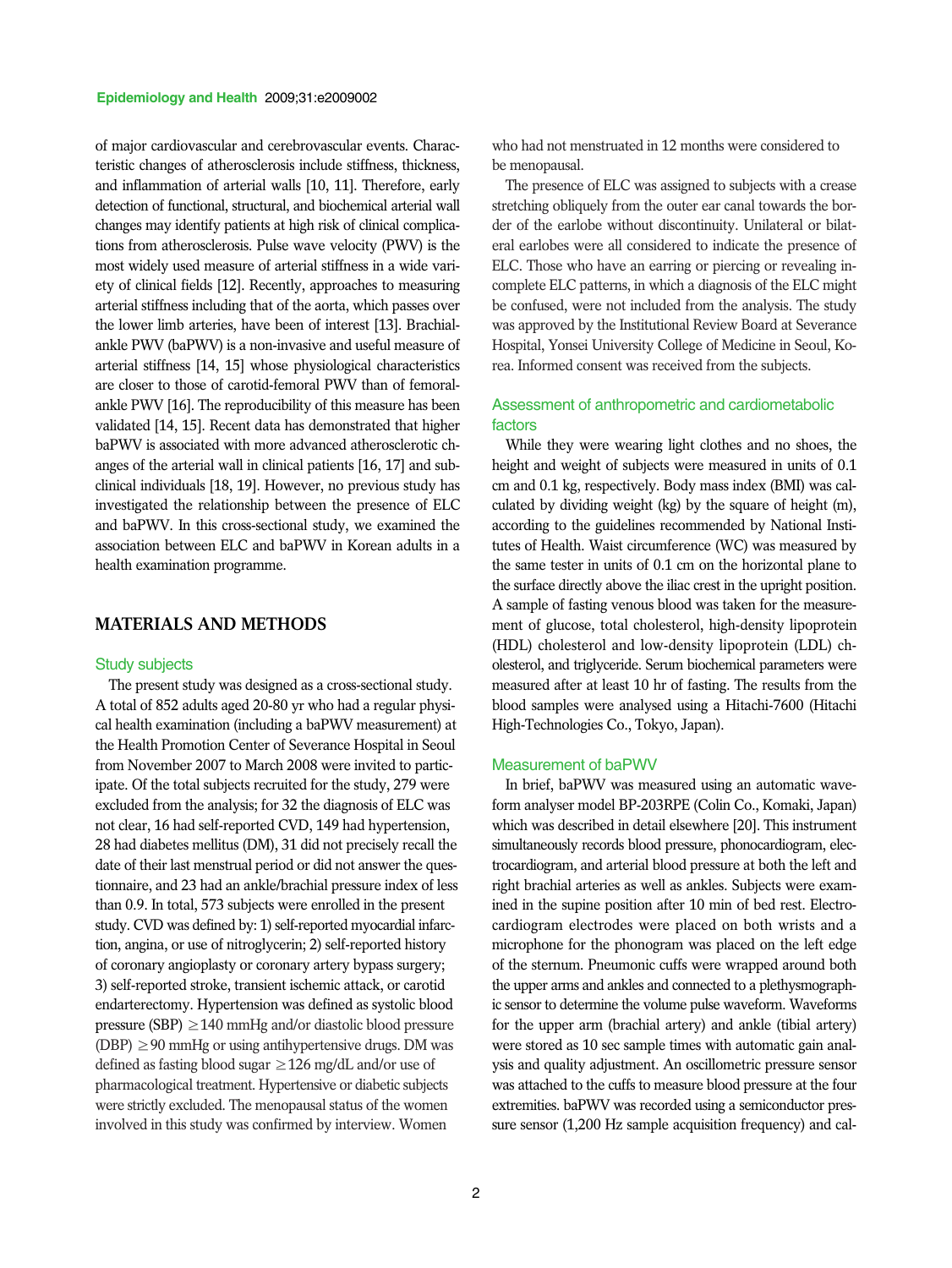culated using the following equation: (*La-Lb*)/ *Tba. La* and *Lb* were defined as the distance from the aortic valve to the elbow and the distance from the aortic valve to the ankle, respectively. The distance from the suprasternal notch to the elbow (*La*) and from the suprasternal notch to the ankle (*Lb*) were expressed as follows: *La*=0.2195\*height (cm) of subject -2.0734 and *Lb*=0.8129\*height (cm) of subject +12.328. The time interval between arm and ankle distance  $(\triangle Tba)$  was defined as the pulse transit time between brachial and tibial arterial pressure waveforms. *La* and *Lb* are estimated automatically based on subjects' height.

## Statistical analysis

Continuous variables were expressed as mean $\pm$ standard deviation and categorical variables were expressed as percentages. Subjects were divided into three groups according to gender and menopausal status as follows; premenopausal and postmenopausal women, and men. Comparison of categorical and continuous variables between groups was performed using Yates' continuity corrected chi-square test and independent ttest, respectively. Relationships between baPWV and variables were assessed using linear regression analysis and Pearson's correlation coefficient. Multiple linear regression analysis was performed to examine the independent relationship between ELC and baPWV adjusting for age, BMI, WC, SBP, DBP, fasting plasma glucose, total cholesterol, HDL and LDL cholesterol,

| <b>Table 1.</b> Clinical and laboratory characteristics of study subjects |  |
|---------------------------------------------------------------------------|--|
|---------------------------------------------------------------------------|--|

triglyceride, and smoking status. The statistical analysis was performed using SAS Ver. 9.1 (SAS Inc., Cary, NC, USA).

## **RESULTS**

#### Characteristics of the study subjects

The study subjects stratified according to gender and menopausal status are presented in Table 1. The overall frequency of ELC was  $19.02\%$  and mean baPWV was  $1,401.98 \pm 172.28$ cm/s of the subjects in this study.

## Correlation between baPWV and variables examined

The correlation between baPWV and anthropometric and cardiometabolic variables are shown in Table 2. baPWV were significantly correlated with age, SBP, and DBP across three groups. However, other variables including BMI, WC, triglyceride, and HDL cholesterol were significantly correlated only in the premenopausal women group, and fasting plasma glucose was correlated only in the men and premenopausal women group. The correlation with total cholesterol and smoking status (pack per year) was not significant in any groups. The comparison of baPWV according to the presence of ELC is shown in Table 3. There was a statistically significant difference in mean baPWV with the presence of ELC in groups except for postmenopausal women  $(1,522.20 \pm 196.07 \text{ vs } 1,426.90 \pm 1,0)$ 

| Characteristic (unit)                | Total              | Male               | Female<br>(premeno-<br>pause) | Female<br>(postmeno-<br>pause) | Male<br><b>VS</b><br>female | Pre-<br>menopausal vs<br>postmenopausal |
|--------------------------------------|--------------------|--------------------|-------------------------------|--------------------------------|-----------------------------|-----------------------------------------|
|                                      | $(N=573)$          | $(N=393)$          | $(N=80)$                      | $(N=100)$                      | p value                     | p value                                 |
| Age (yr)                             | $50.98 \pm 9.23$   | $51.19 \pm 8.45$   | $43.03 \pm 10.65$             | $56.54 \pm 6.02$               | 0.4692                      | < 0.0001                                |
| Earlobe crease (yes)                 | 109 (19.02%)       | 87 (22.14%)        | 7(8.75%)                      | 15(15%)                        | $0.0071*$                   | $0.2969*$                               |
| Body mass index (cm/m <sup>2</sup> ) | $24.05 \pm 2.94$   | $24.55 \pm 2.75$   | $21.96 \pm 2.74$              | $23.77 \pm 3.10$               | < 0.0001                    | < 0.0001                                |
| Waist circumference (cm)             | $81.63 \pm 8.72$   | $84.26 \pm 7.57$   | $72.81 \pm 7.96$              | $78.31 \pm 7.78$               | < 0.0001                    | < 0.0001                                |
| Systolic blood pressure (mmHg)       | $117.65 \pm 12.68$ | $119.12 \pm 11.81$ | $110.18 \pm 11.64$            | $117.83 \pm 14.67$             | < 0.0001                    | 0.0001                                  |
| Diastolic blood pressure (mmHq)      | 76.16 ± 10.54      | 77.99 ± 10.16      | $69.64 \pm 8.76$              | 74.16 ± 10.93                  | < 0.0001                    | 0.0024                                  |
| Fasting plasma glucose (mg/dL)       | $91.45 \pm 14.77$  | $93.38 \pm 16.37$  | $83.88 \pm 8.32$              | $89.94 \pm 8.99$               | < 0.0001                    | < 0.0001                                |
| Total cholesterol (mg/dL)            | $202.35 \pm 31.63$ | $202.68 \pm 31.41$ | $193.03 \pm 30.69$            | $208.50 \pm 31.82$             | 0.7101                      | 0.0011                                  |
| Triglyceride (mg/dL)                 | $140.50 \pm 74.52$ | $155.37 \pm 78.66$ | $92.59 \pm 40.42$             | $120.40 \pm 56.02$             | < 0.0001                    | 0.0002                                  |
| HDL cholesterol (mg/dL)              | $54.16 \pm 13.29$  | $51.09 \pm 11.55$  | $63.90 \pm 15.21$             | $58.45 \pm 13.23$              | < 0.0001                    | 0.0124                                  |
| LDL cholesterol (mg/dL)              | $124.62 \pm 28.01$ | $126.42 \pm 27.68$ | $112.38 \pm 28.62$            | $127.34 \pm 26.54$             | 0.0229                      | 0.0004                                  |
| Smoking status (pack year)           | $9.90 \pm 13.91$   | $13.98 \pm 14.72$  | $0.44 \pm 1.81$               | $1.47 \pm 6.88$                | < 0.0001                    | 0.1549                                  |
| FHx of cardio (yes)                  | 72 (12.57%)        | 50 (12.72%)        | 12 (15%)                      | $10(10\%)$                     | $0.9745*$                   | $0.4303*$                               |
| baPWV (cm/s)                         | 1401.98 ± 172.28   | 1408.75 ± 166.28   | 1319.69 ± 170.58              | 1441.19 ± 177.69               | 0.1647                      | < 0.0001                                |

Data are mean±standard deviation

HDL, high-density lipoprotein; LDL, low-density lipoprotein; FHx of cardio, family history of premature coronary heart disease; baPWV, brachial-ankle pulse wave velocity.

\*Chi-square test with Yates' continuity correction.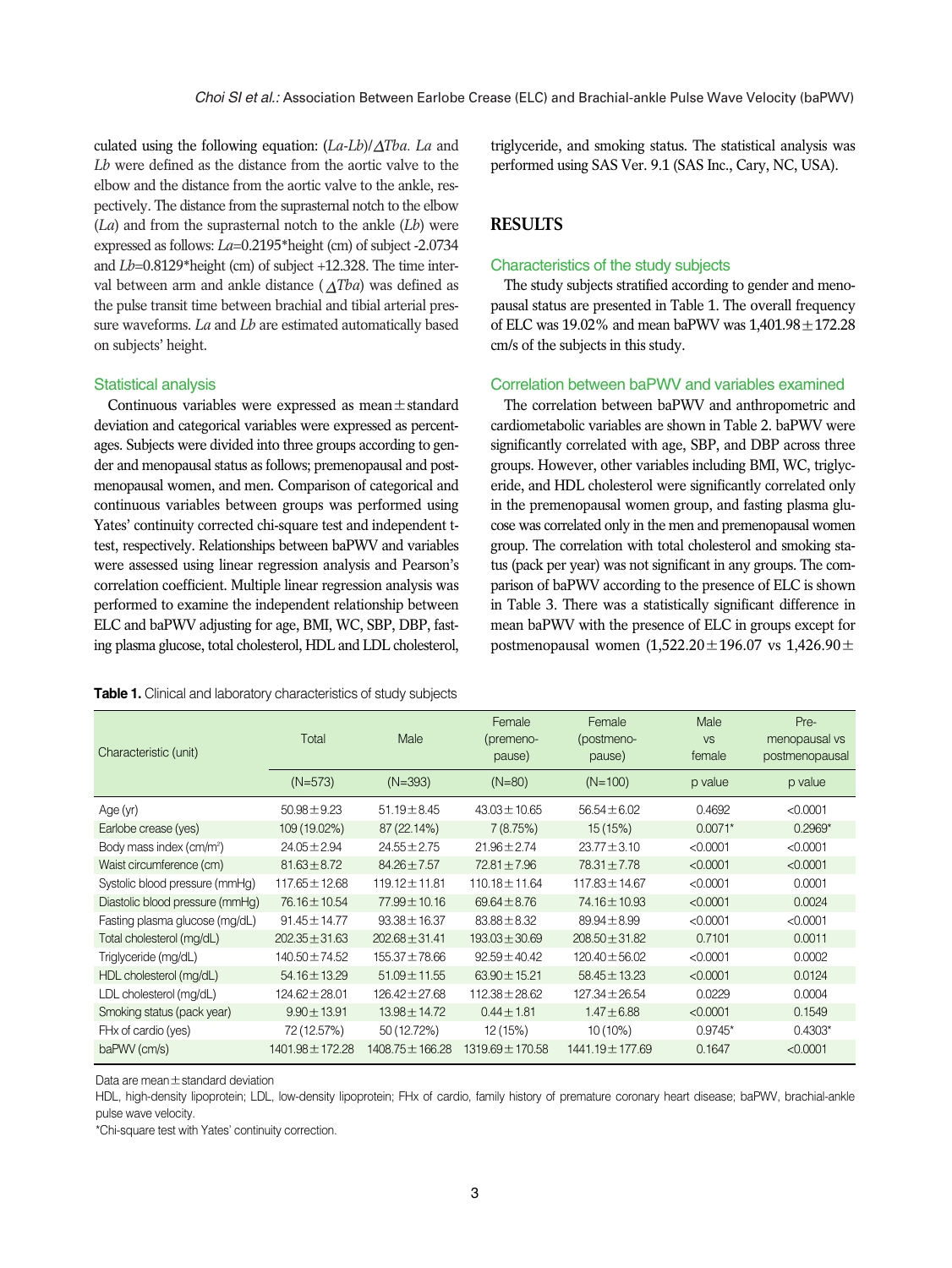## 171.55 cm/s, p=0.0551).

### Relationship between ELC and baPWV

Multiple linear regression analysis of all the study groups revealed that after controlling for age, BMI, WC, SBP, DBP, fasting plasma glucose, triglyceride, HDL cholesterol, LDL cholesterol, and smoking status, the presence of ELC was still independently associated with baPWV (as shown in Table 4). The significant relationship between ELC and baPWV was demonstrated regardless of gender and menopausal status.

Subjects with ELC had significantly higher baPWV, which  $D$ ata are mean $\pm$ standard deviation.

**Table 3.** Comparisons between the presence of ELC and baPWV according to gender

| Group                     | Earlobe crease       | p value              |          |  |
|---------------------------|----------------------|----------------------|----------|--|
|                           | Present              | Absent               |          |  |
| Male                      | $1490.90 \pm 200.98$ | $1385.40 \pm 147.22$ | < 0.0001 |  |
| Female<br>(premenopause)  | $1550.00 \pm 259.15$ | $129760 + 14380$     | 0.0419   |  |
| Female<br>(postmenopause) | 1522.20 ± 196.07     | 1426.90 ± 171.55     | 0.0551   |  |

baPWV, brachial-ankle pulse wave velocity.

**Table 2.** Simple correlation analysis between baPWV (cm/s) and other conventional atherosclerotic risk factors

| Variables (unit)                     | Male    |          | Female<br>(premenopause) |          | Female<br>(postmenopause) |          |
|--------------------------------------|---------|----------|--------------------------|----------|---------------------------|----------|
|                                      |         | p value  |                          | p value  |                           | p value  |
| Age (years)                          | 0.31    | < 0.0001 | 0.61                     | < 0.0001 | 0.40                      | < 0.0001 |
| Body mass index (kg/m <sup>2</sup> ) | $-0.08$ | 0.1233   | 0.24                     | 0.0309   | $-0.03$                   | 0.7619   |
| Waist circumference (cm)             | 0.03    | 0.5371   | 0.41                     | 0.0002   | 0.03                      | 0.7619   |
| Systolic blood pressure (mmHg)       | 0.39    | < 0.0001 | 0.50                     | < 0.0001 | 0.51                      | < 0.0001 |
| Diastolic blood pressure (mmHg)      | 0.35    | < 0.0001 | 0.22                     | 0.0457   | 0.32                      | 0.0010   |
| Fasting plasma glucose (mg/dL)       | 0.20    | < 0.0001 | 0.33                     | 0.0030   | 0.16                      | 0.1079   |
| Total cholesterol (mg/dL)            | 0.18    | 0.0003   | 0.07                     | 0.5556   | 0.12                      | 0.2400   |
| Triglyceride (mg/dL)                 | 0.09    | 0.0758   | 0.25                     | 0.0257   | $-0.06$                   | 0.5350   |
| HDL cholesterol (mg/dL)              | $-0.05$ | 0.3190   | $-0.31$                  | 0.0053   | $-0.07$                   | 0.5020   |
| LDL cholesterol (mg/dL)              | 0.16    | 0.0013   | 0.18                     | 0.1081   | 0.19                      | 0.0538   |
| Smoking status (pack year)           | $-0.04$ | 0.4744   | 0.01                     | 0.9072   | $-0.14$                   | 0.1604   |

Data are Pearson's correlation coefficient (r).

HDL, high-density lipoprotein; LDL, low-density lipoprotein; baPWV, brachial-ankle pulse wave velocity.

Table 4. Risk factors associated with baPWV analysed by multiple linear regression analysis

| Variables (unit)                              | Male           |          | Female<br>(premenopause) |          | Female<br>(postmenopause) |         |
|-----------------------------------------------|----------------|----------|--------------------------|----------|---------------------------|---------|
|                                               | $\beta$ (SE)   | p value  | $\beta$ (SE)             | p value  | $\beta$ (SE)              | p value |
| Main variable for exposure                    |                |          |                          |          |                           |         |
| Earlobe crease (yes)                          | 81.50 (17.99)  | < 0.0001 | 123.67 (50.15)           | 0.0162   | 101.25 (42.99)            | 0.0208  |
| Adjustment variables                          |                |          |                          |          |                           |         |
| Age(yr)                                       | 4.66(0.88)     | < 0.0001 | 6.93(1.54)               | < 0.0001 | 9.89(2.67)                | 0.0004  |
| Body mass index (kg/m <sup>2</sup> )          | $-14.32(4.07)$ | < 0.0001 | $-19.90(8.92)$           | 0.0290   | $-20.46(8.80)$            | 0.0223  |
| Waist circumference (cm)                      | $-1.09(1.48)$  | 0.7068   | 4.26(3.33)               | 0.2046   | 1.60(3.45)                | 0.6451  |
| Systolic blood pressure (mmHg)                | 3.86(0.95)     | < 0.0001 | 7.59(1.64)               | < 0.0001 | 4.86(1.59)                | 0.0030  |
| Diastolic blood pressure (mmHg)               | 1.87(1.07)     | 0.4496   | $-3.68(2.11)$            | 0.0852   | 1.55(2.05)                | 0.4517  |
| Fasting plasma glucose (mg/dL)                | 1.30(0.43)     | 0.0026   | 1.25(1.80)               | 0.4895   | 1.04(1.70)                | 0.5396  |
| Triglyceride (mg/dL)                          | 0.29(0.10)     | 0.0635   | 0.16(0.43)               | 0.7154   | $-0.68(0.27)$             | 0.0130  |
| HDL cholesterol (mg/dL)                       | $-0.46(0.66)$  | 0.1836   | $-0.39(1.12)$            | 0.7310   | $-1.21(1.20)$             | 0.3170  |
| LDL cholesterol (mg/dL)                       | 0.86(0.26)     | 0.0004   | $-0.13(0.52)$            | 0.8064   | 1.02(0.53)                | 0.0570  |
| Smoking status (pack year)                    | $-0.44(0.48)$  | 0.3343   | 1.45(7.63)               | 0.8503   | $-2.74(2.10)$             | 0.1949  |
| R <sup>2</sup> (coefficient of determination) |                | 0.3540   |                          | 0.6071   |                           | 0.4925  |

baPWV, brachial-ankle pulse wave velocity; HDL, high-density lipoprotein; LDL, low-density lipoprotein; SE, standard error.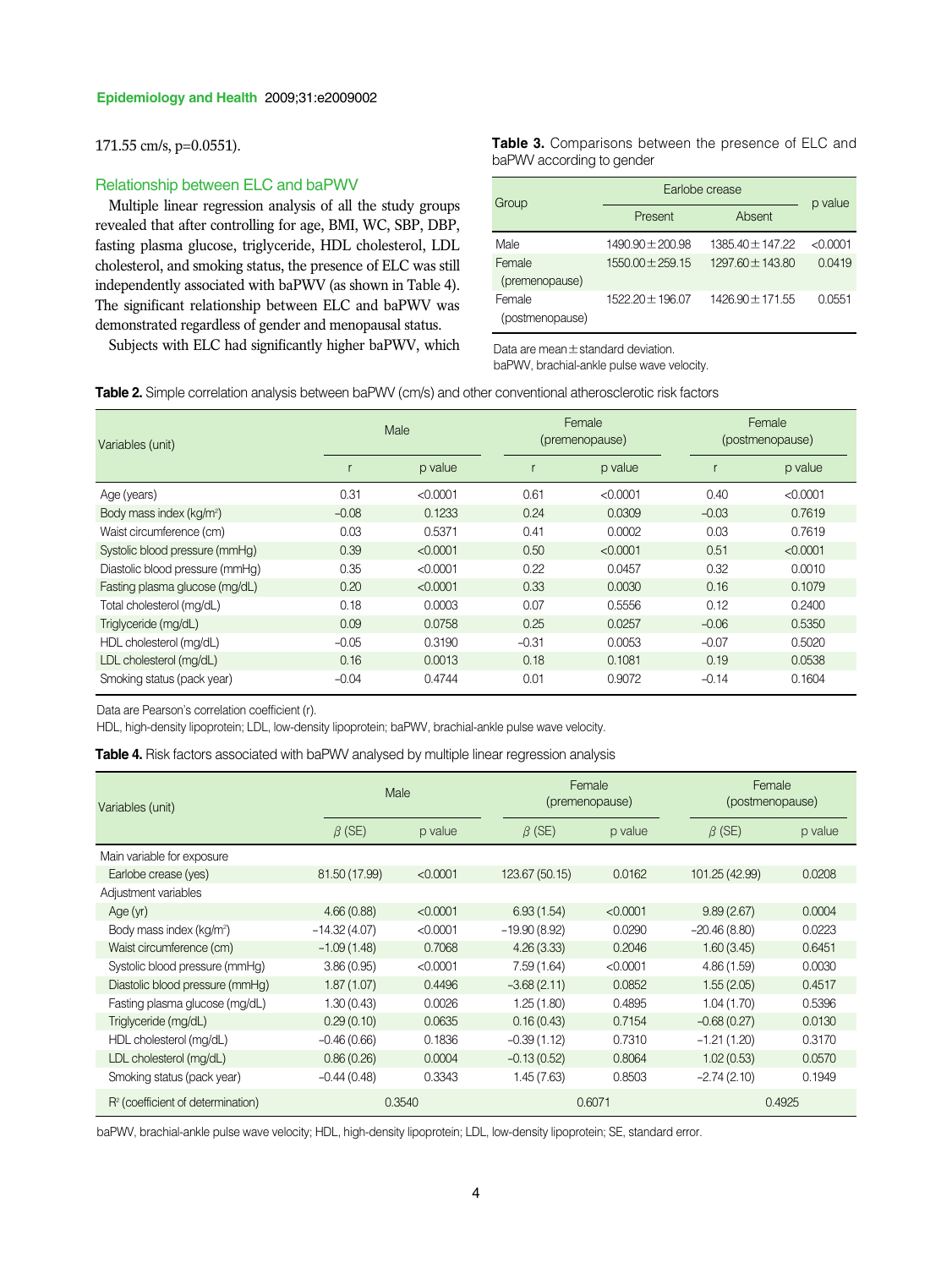

**Figure 1.** Associations between the presence of ELC and estimated baPWV in males, premenopausal females, and postmenopausal females.

estimated by the multiple regression equation, was comparable to subjects without ELC. The comparison is shown in the box plot in Figure 1.

## **DISCUSSION**

The current study showed that the presence of ELC was significantly associated with baPWV, independent of conventional cardiovascular risk factors in a sample of adults free of clinical event atherosclerotic diseases such as hypertension, DM and other CVD. The present study indicates that the presence of ELC demonstrated a strong association with baPWV independent of other variables and regardless of gender and menopausal status which are widely known risk factors for CVD and increased baPWV [21] in apparently healthy Korean adults.

In this investigation subjects were divided into three groups according to gender and menopausal status because previous studies had reported the influence of menopause and other conventional atherosclerotic risk factors that accelerate the progression of atherosclerosis on baPWV [22, 23]. Zaydun et al. [21] demonstrated a significant relationship between menopause and baPWV, independent of age and conventional atherosclerotic risk factors. They also suggested oestrogen deficiency may, at least in part, augment the age-related increase in arterial stiffness during the early postmenopausal phase. In this study, there were significant differences in atherosclerotic risk factors, including baPWV, between the premenopausal and postmenopausal groups (p<0.0001).

Controversy exists as to whether the presence of ELC is associated with an increased risk of CVD. However, Kaukola et al. [24] published a comprehensive investigation of the presence of ELC in CHD to provide additional support for the association. Lichstein et al. [25] showed a significant correlation

between ELC and occlusion of the coronary arteries in an autopsy study. Previous researchers suggested that possible mechanisms linking ELC and CVD could be the consequences of systemic loss of elastin and elastic fibre and the aging process. However, several clinical studies demonstrated the relationship between ELC and CVD independent of age. In the current study, ELC was associated with increased baPWV independent of age, although a significant association with age was shown. baPWV is widely used in clinical studies as a surrogate marker for arterial stiffness and atherosclerotic vascular damage [16, 26]. Increased baPWV is associated with elevated levels of CHD risk factors. Currently reported data showed that baPWV may be a non-invasive risk marker of atherosclerotic CVD for the general population [19]. According to the above results and mechanisms reported in the previous studies, we may suggest loss of elastin and elastic fibre result in the development of ELC and increased arterial stiffness measured by baPWV as shown in the present study. Furthermore, the results of the present study are in accordance with are consistent with that of the recent study demonstrating ELC was significantly associated with carotid IMT [4], a marker of subclinical atherosclerosis [6, 7]. The presence of ELC, therefore, might be an independent surrogate marker of subclinical atherosclerosis in non-hypertensive and non-diabetic adults. To our knowledge, this is the first report concerning the association between ELC and baPWV in apparently healthy population.

Nonetheless, there were several limitations to our study. First, the current study had a cross-sectional design, and therefore, causal relationships could not be confirmed. A prospective study is needed to clarify the causal relationship between ELC and baPWV. Second, a standard diagnosis of atherosclerosis such as angiography and carotid-femoral PWV were not performed. Several studies suggested the usefulness of baPWV as a marker for atherosclerotic vascular damages. However, baPWV could represent peripheral arterial stiffness as well as central arterial stiffness even though subjects with self-reported peripheral arterial disease and abnormal Arterial Brachial Index (ABI) were not included in this study. Third, study subjects consisted of apparently healthy members of the Korean population with a limited sample size, and therefore, the results might not be generalisable to all ages, races or individuals with other disease status. Furthermore, the health promotion centre at which the current study was conducted is located in downtown Seoul. Subjects in this study might not be representative of the general population. Finally, the possible difference, which remains controversial, between unilateral and bilateral ELC, the depth of crease, and the length ratio of ELC to earlobe were not evaluated. Further studies that consider these limitations are needed.

In conclusion, the presence of ELC revealed a significant